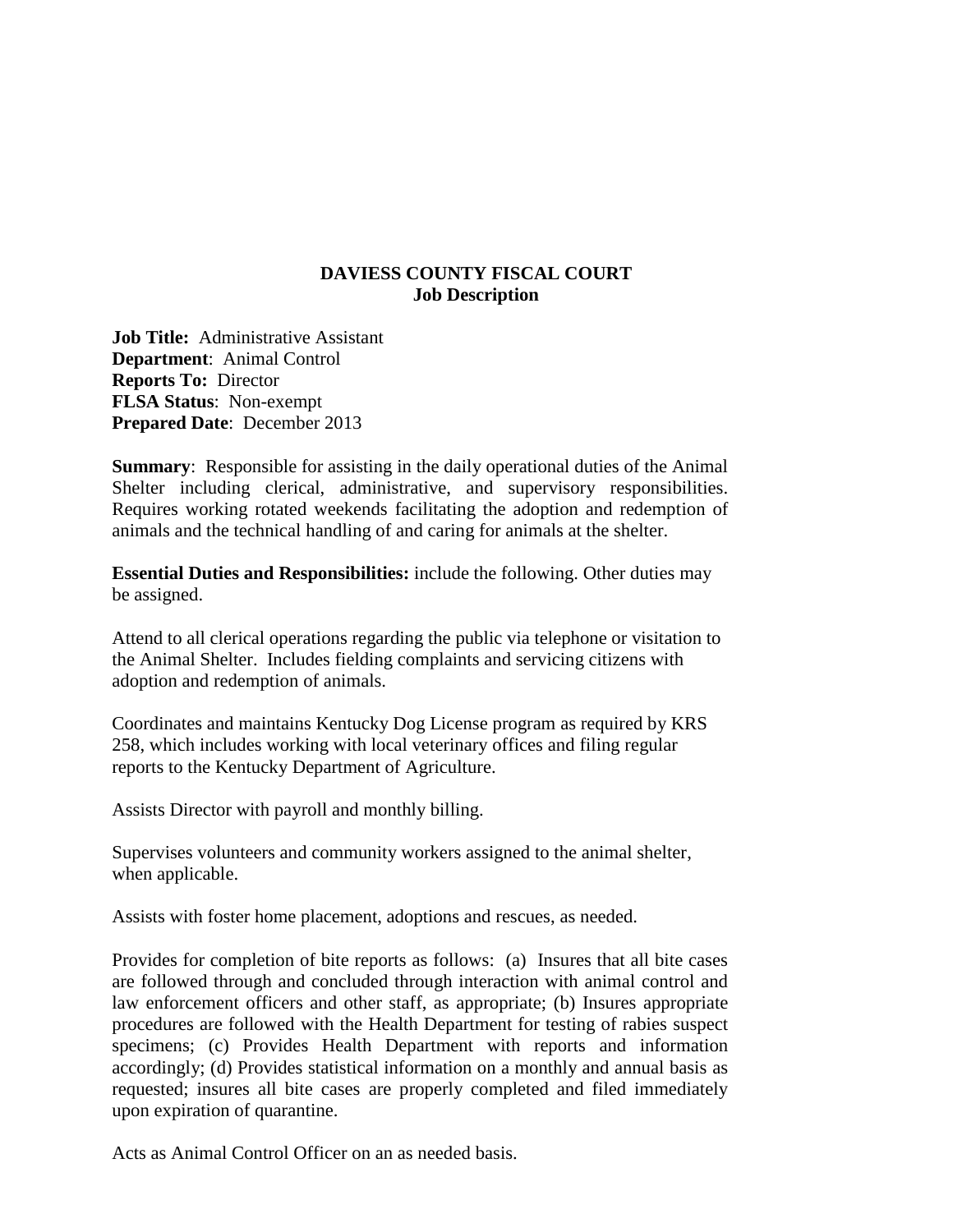Keeps record of all cash receipts and reports them according to guidelines set forth in Administrative Code.

Responsible for all monies and receipts collected at the end of each workday.

**Qualifications**: To perform this job successfully, an individual must be able to perform each essential duty satisfactorily. The requirements listed below are representative of the knowledge, skill, and/or ability required. Reasonable accommodations may be made to enable individuals with disabilities to perform the essential functions.

**Education and/or Experience:** High school diploma or general education degree (GED); and one year related experience and/or training; or equivalent combination of education and experience.

**Certificates, Licenses, Registrations**: Valid Kentucky driver's license

**Language Skills:** Ability to read and interpret documents such as safety rules, operating and maintenance instructions, and procedure manuals. Ability to write routine reports and correspondence. Ability to speak effectively before groups of customers or employees of organization.

**Mathematical Skills:** Ability to add and subtract two digit numbers and to multiply and divide with 10's and 100's. Ability to perform these operations using units of money and weight measurement, volume, and distance.

**Reasoning Ability:** Ability to apply common sense understanding to carry out instructions furnished in written, oral, or diagram form. Ability to interpret a variety of instructions furnished in written, oral, diagram, or schedule form.

**Computer Skills**: Knowledge of word processing software.

**Physical Demands**: The physical demands described here are representative of those that must be met by an employee to successfully perform the essential functions of this job. Reasonable accommodations may be made to enable individuals with disabilities to perform the essential functions.

While performing the duties of this job, the employee is frequently required to stand, walk, sit, reach with hands and arms, stoop, kneel, crouch, or crawl, and talk or hear. The employee is regularly required to use hands to finger, handle, feel, climb, or balance, taste or smell. The employee must occasionally lift and/or move up to 50 pounds. Specific vision abilities required by this job include distance vision, color vision, peripheral vision, and depth perception.

**Work Environment:** The work environment characteristics described here are representative of those an employee encounters while performing the essential functions of this job. Reasonable accommodations may be made to enable individuals with disabilities to perform the essential functions.